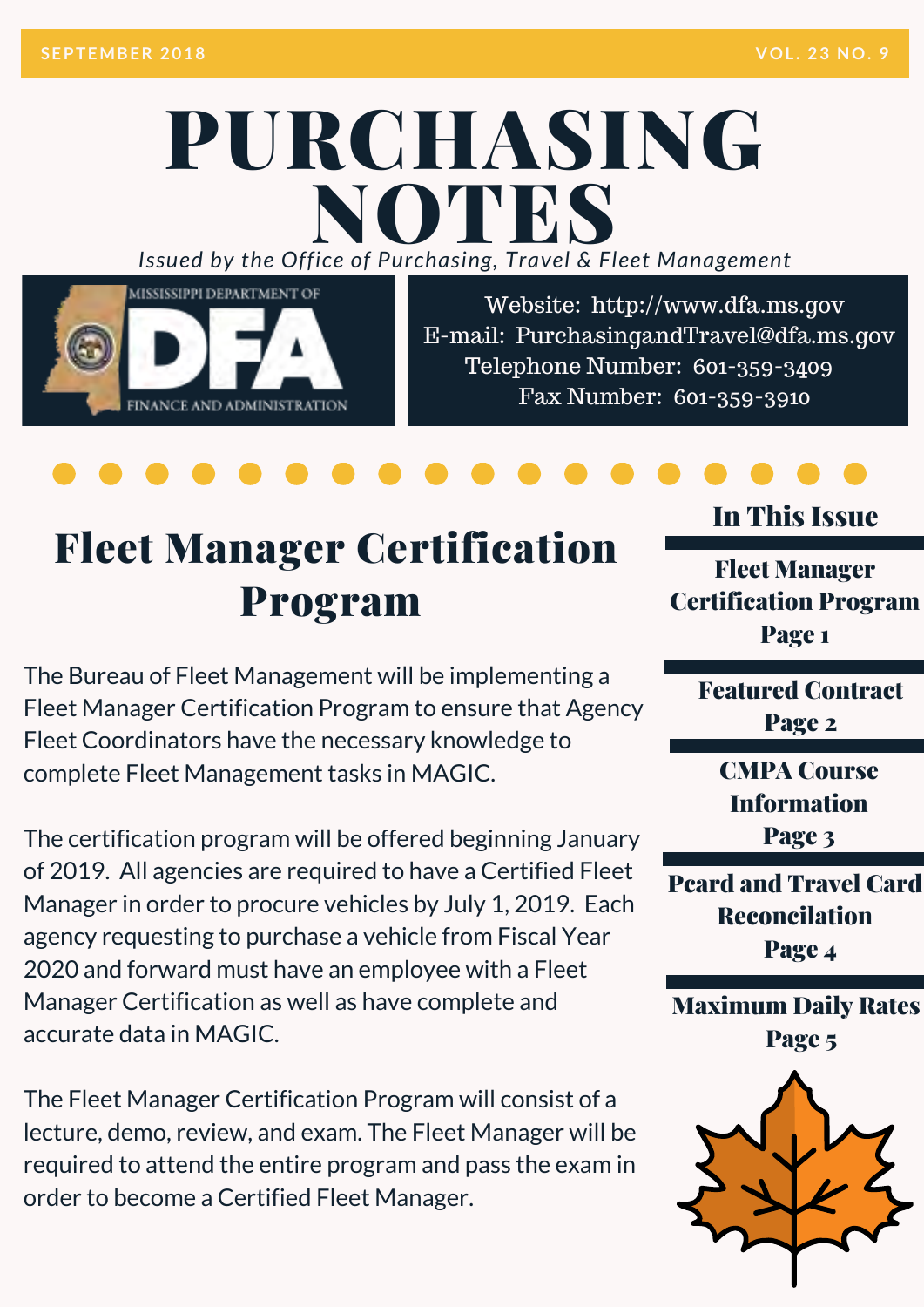#### Featured Contract: MRO (Maintenance, Repair and Operations)

Type of contract: Negotiated Contract – This means that you can negotiate your best price from the vendors on contract.

Last year's MRO Contract items were listed by NIGP code and not [specifically laid out. This lead to some confusion as to what was covered](http://www.dfa.ms.gov/dfa-offices/purchasing-travel-and-fleet-management/bureau-of-purchasing-and-contracting/negotiated-contracts/m-n-o/maintenance-repairs-and-operations-mro/) under the contract. To eliminate this issue Price lists are posted per contract with each Vendor. The items on contract with each vendor is available on each price list. Any commodity from a vendor not listed on their specific price list is not a part of this contract and should be purchased using normal purchasing procedures.

Dates of Contract: September 1, 2018 through August 31, 2019

Vendors on Contract: There are currently twelve (12) vendors offering a variety of items on the MRO contract. The best way to view products and compare prices among the vendors is to access the following: http://www.dfa.ms.gov/dfa-offices/purchasing-travel-and-fleetmanagement/bureau-of-purchasing-and-contracting/negotiatedcontracts/m-n-o/maintenance-repairs-and-operations-mro/

Contract Spend: During the last period, this contract had a total spend of \$3,488,895.25.

> Contract Analyst: Christopher Statham Christopher.Statham@dfa.ms.gov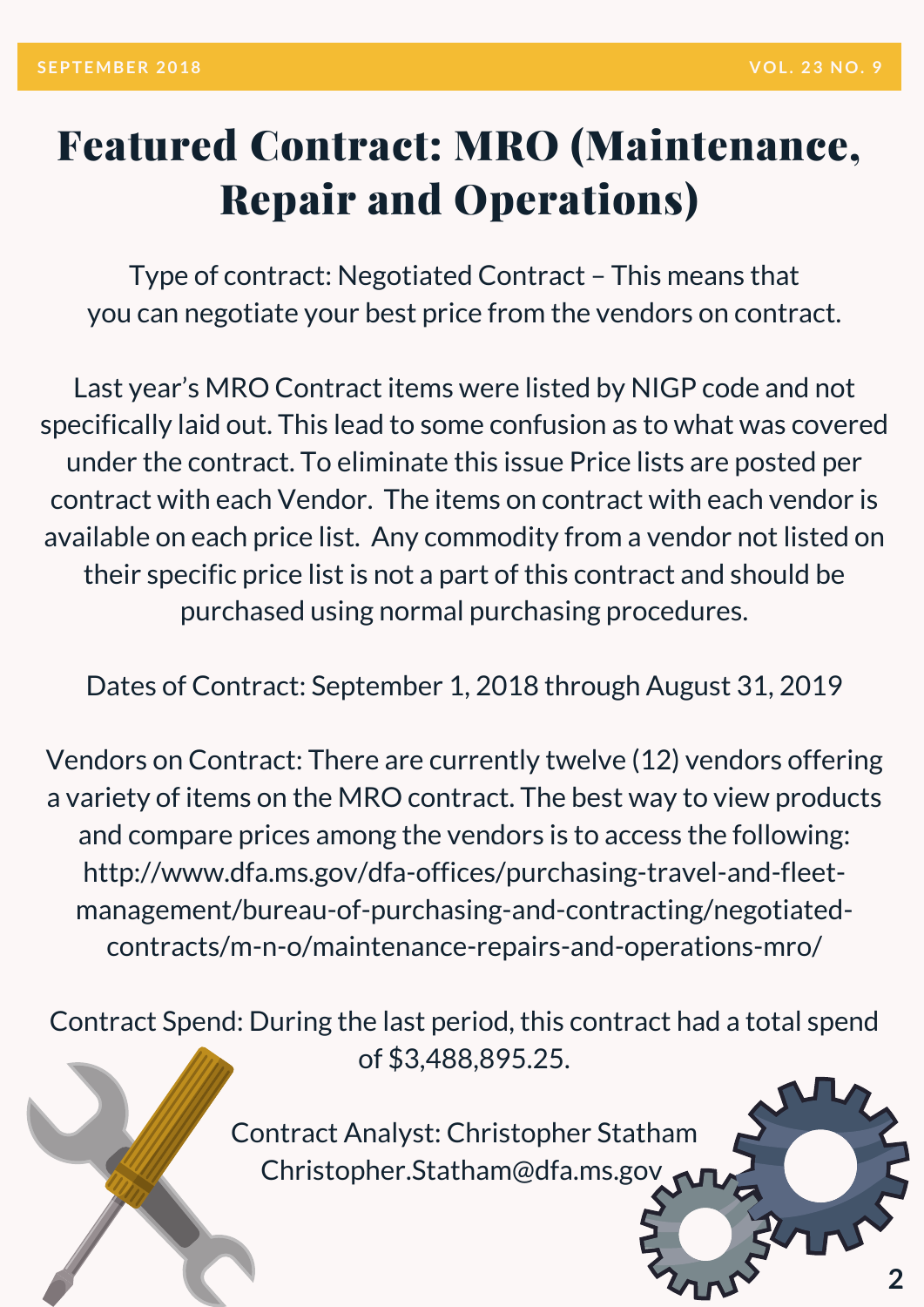#### September CMPA Course Participants



If you would like to register to take the CMPA Course, please do the following:

1) Complete and Submit the Certified MS Purchasing Agent Application Form to purchasingandtravel@dfa.ms.gov.

2) Once your application has been received and approved, you will receive a confirmation email alerting you of the course date that you should register for in LSO.

3) Register for the CMPA course in LSO only after you have received a confirmation email. Please register only for the month of which you have been approved.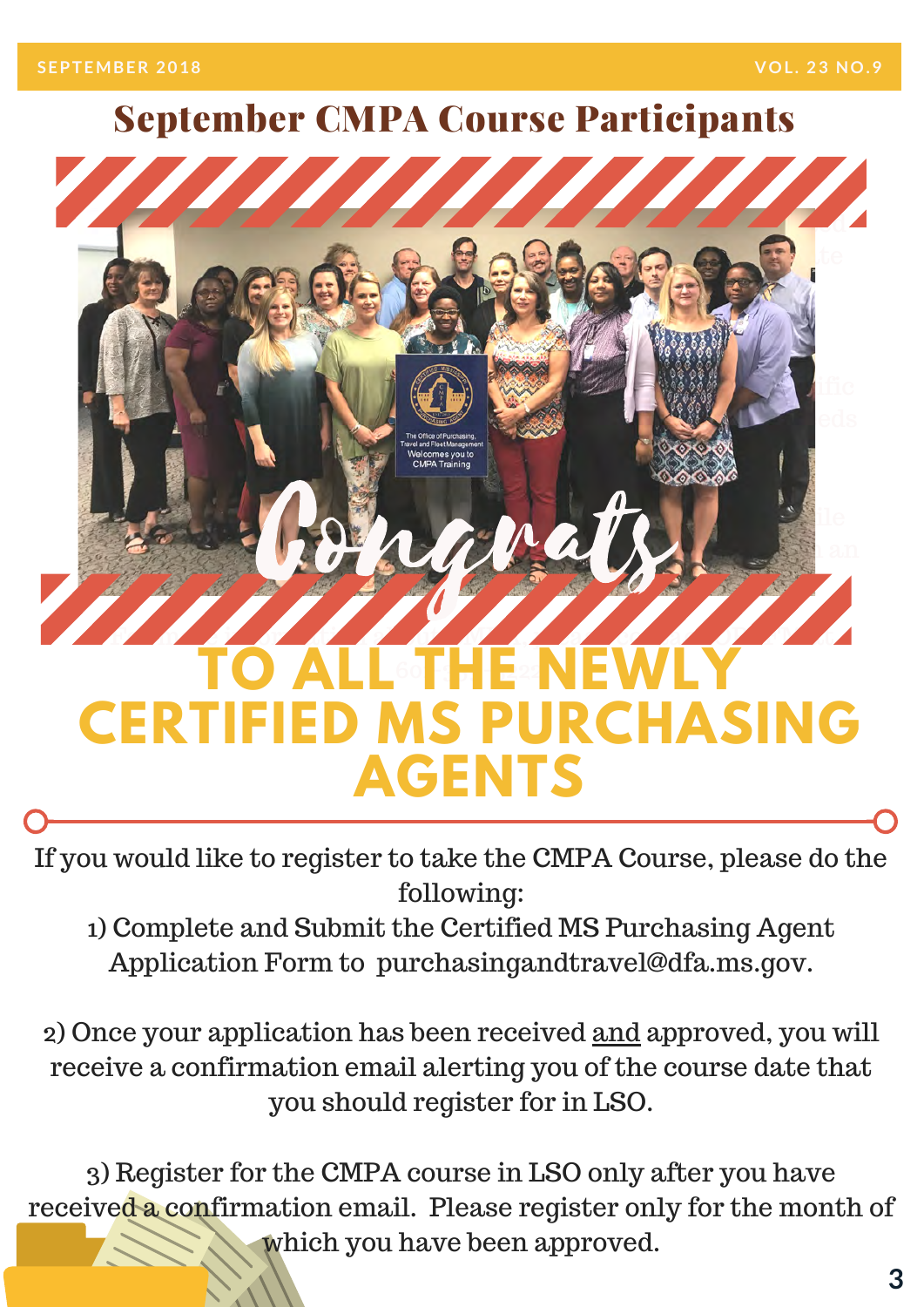#### P-Card and Travel Reconciliation

When looking over procurement and travel card statements at the end of every month, there are several things that must be done before sending the master/control statement to accounts payable signifying that the bill can by paid.

#### 1. 100% REVIEW OF ALL CARDS and TRANSACTIONS ON EACH STATEMENT MUST OCCUR EACH MONTH

2. The cardholder must match all transactions on the statement with an itemized receipt or other appropriate documentation to verify all purchases with a signature

3. The program coordinator or alternate will then review all cardholder purchases to ensure those purchases are bona fide and sign off on the master statement before submitting the information to accounts payable for the bill to be paid

4. A copy of the master statement, and original individual statements, logs, etc., related to the program must be maintained at the agency and available upon request for audit purposes for at least 5 years

5. The approved master statement will be forwarded to the accounting office

Please do not hesitate to contact Jametta Gregory at Jametta.Gregory@dfa.ms.gov for any procurement card related questions or Candice Hay at Candice.Hay@dfa.ms.gov for any travel card related questions.

# OFFICE NAME UPDATE



The Office of Purchasing, Travel and Fleet Management has updated the following Office Names:

- The Office of Purchasing and Travel will now be known as the Bureau of Purchasing and Contracting

[- The Office of Marketing and Audit will now be known](http://www.magppa.org/)  as the Bureau of Marketing, Travel and Card

Programs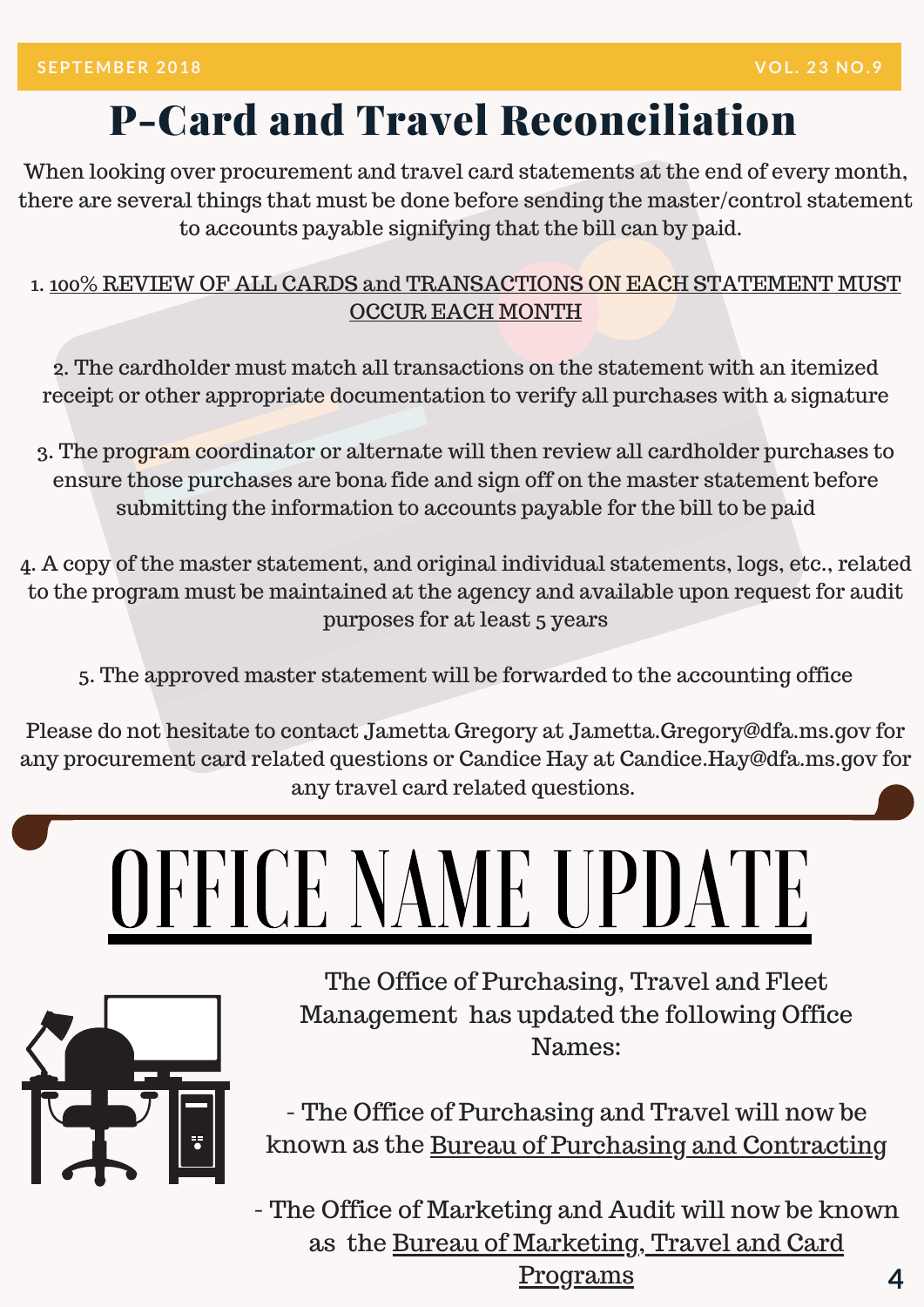## **MAXIMUM DAILY REIMBURSEMENT RATES**

The maximum state reimbursement rate is \$41 per day unless traveling to a high cost area.

The high cost areas in Mississippi and their reimbursement rates are listed below:

> Oxford - \$51 Southaven - \$46 Starkville- \$46

These rates are effective starting October 1, 2018 until September 30, 2019.

For a complete listing of high cost areas and maximum reimbursement rates, please [visit: http://www.dfa.ms.gov/dfa-offices/purchasing-travel](http://www.dfa.ms.gov/dfa-offices/purchasing-travel-and-fleet-management/bureau-of-purchasing-and-contracting/meal-reimbursement/)and-fleet-management/bureau-of-purchasing-andcontracting/meal-reimbursement/